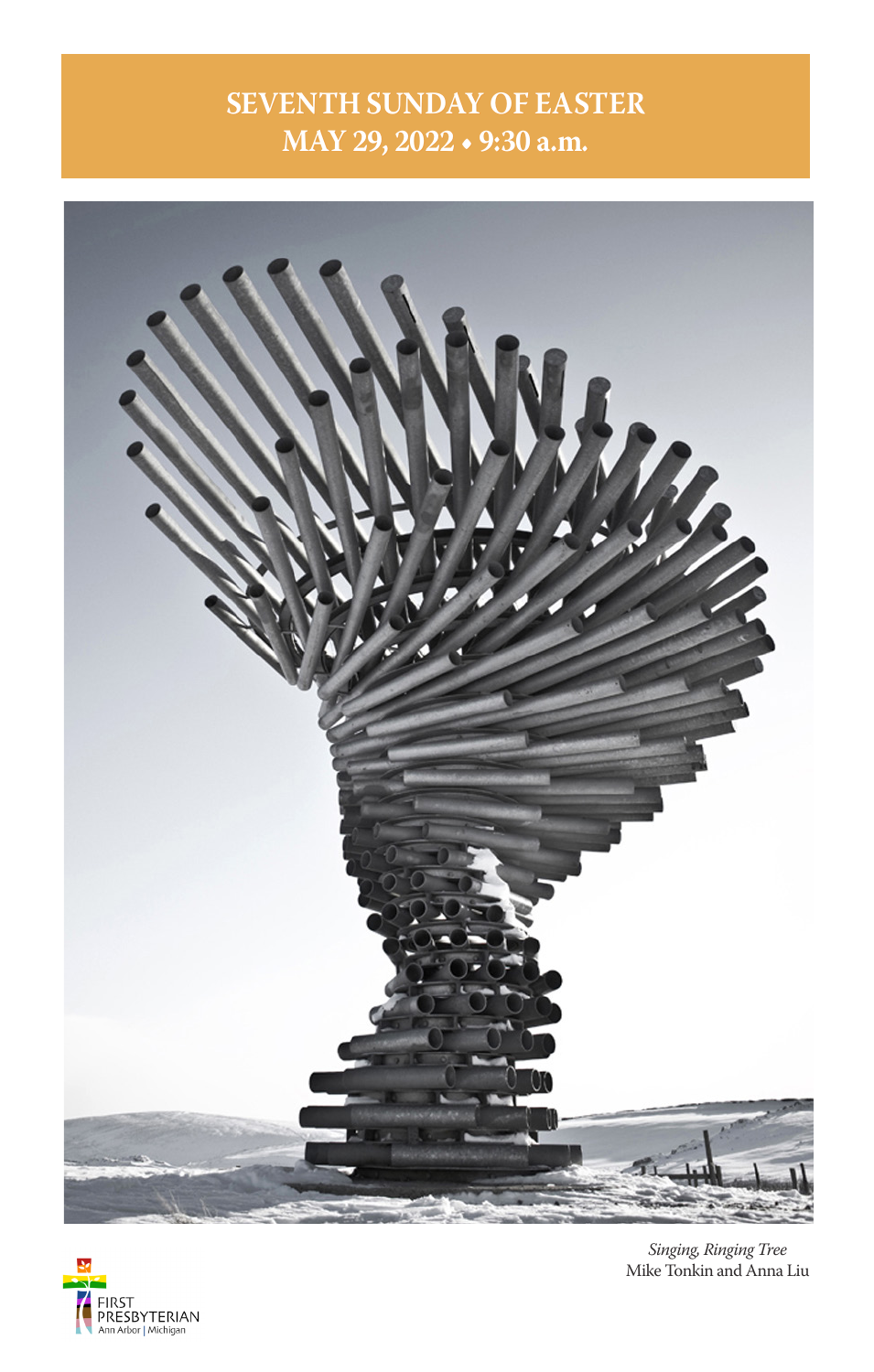Please join in reading and singing those parts of the service printed in **bold**.

**\***When this symbol precedes an element of the service, please rise in body or spirit.

# **GATHERING**

**OPENING VOLUNTARY** *Fanfare Fanfare Kenneth Leighton* 

## **WELCOME AND LIFE IN THE CHURCH**

**FAITH IN ACTION** Social Justice Action Group Hank McQueen

#### **\* CALL TO WORSHIP**

Sing praises, people of God, sing praises! **Shout to God with loud songs of joy!** God is sovereign over creation. The earth belongs to God. **God is highly exalted. Sing praises!** Let us worship God!

**\* HYMN 258** *A Hymn of Glory Let Us Sing!* deo gracias

## **CALL TO CONFESSION**

#### **PRAYER OF CONFESSION**

Lord Jesus Christ, in you we see awesome power. You triumph over death and bring forth new life. You stand over all earthly powers. You are the head of the church. Yet, we often fail to acknowledge this power in our lives. **We see violence in the world. We see injustice in our communities. We see hunger and need among our neighbors. We see longing for something more. We see failures and faults in our lives. In all these things, we feel powerless. Forgive our hesitance to call upon you. Forgive our propensity to rely upon ourselves. Forgive our reluctance to acknowledge your power. Speak your words of power again. May your will be done on earth as it is in heaven...**

### **SILENT PRAYER**

### **KYRIE**



This is Hymn 551, *Lord, Have Mercy* (LAND OF REST).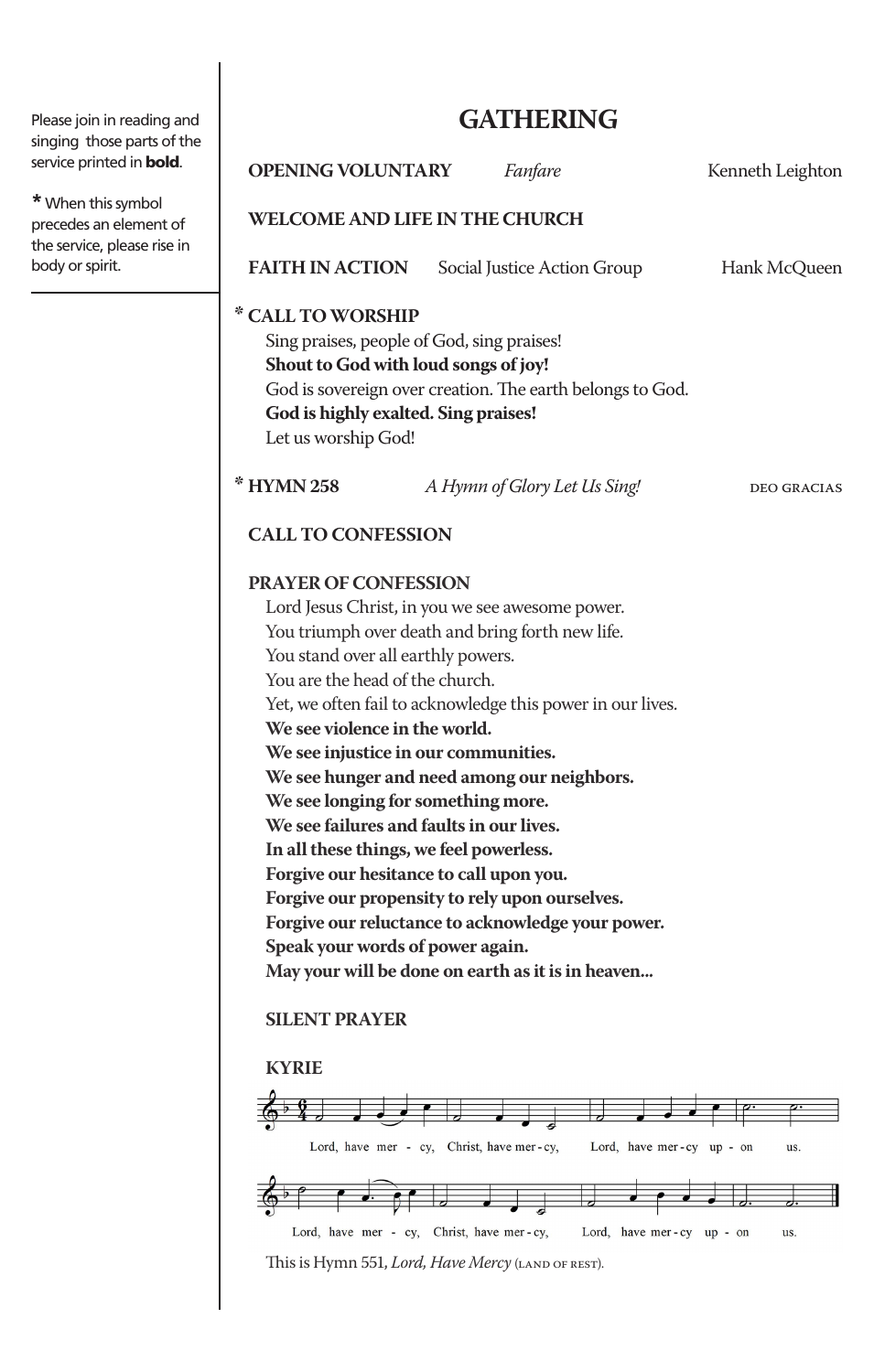#### **ASSURANCE OF FORGIVENESS**

#### **\* PASSING OF THE PEACE**

*You are invited to share signs with one another of the peace we experience as God's people. Greet one another saying, "The peace of Christ be with you," and respond, "And also with you."*

#### **\* CONGREGATIONAL RESPONSE**



This is Hymn 587, *Alleluia* (CELTIC ALLELUIA).

# **PROCLAIMING THE WORD**

#### **PRAYER FOR ILLUMINATION**

**FIRST SCRIPTURE READING** Psalm 47

This is the word of the Lord. **Thanks be to God.** 

#### **A CONVERSATION WITH YOUNG DISCIPLES**

**SECOND SCRIPTURE READING** Luke 24:44–53

The grass withers, the flower fades; **The word of the Lord endures forever.**

#### **SERMON**

# **RESPONDING**<br> **\* HYMN 679**<br> *Let the Whole Creation Cr*

Let the Whole Creation Cry salzburg

#### **OFFERING OF TITHES AND GIFTS**

**Offertory** *O Clap Your Hands* John Rutter Chancel Choir

O clap your hands together all ye people; O sing unto God with the voice of melody. For the Lord is high and to be fear'd; He is the great King upon all the earth. He shall subdue the people under us; And the nations under our feet. Even the worship of Jacob whom he loved. God is gone up with a merry noise; And the Lord with the sound of the trumpet.

This week's *Growing in God's Love* Bible story, *How Big Is God's Love,*  is found on page 346.

Use these offertory moments to savor your gratitude for the abundance of God's love — and to consider your own response in loving service.

Ways to give:

click here: https://secure.myvanco.com/YM88/home or give via "Text-to-Give" (855-904-1523) … use the Vanco Mobile app ... put a check in the mail ... or scan the QR code below.

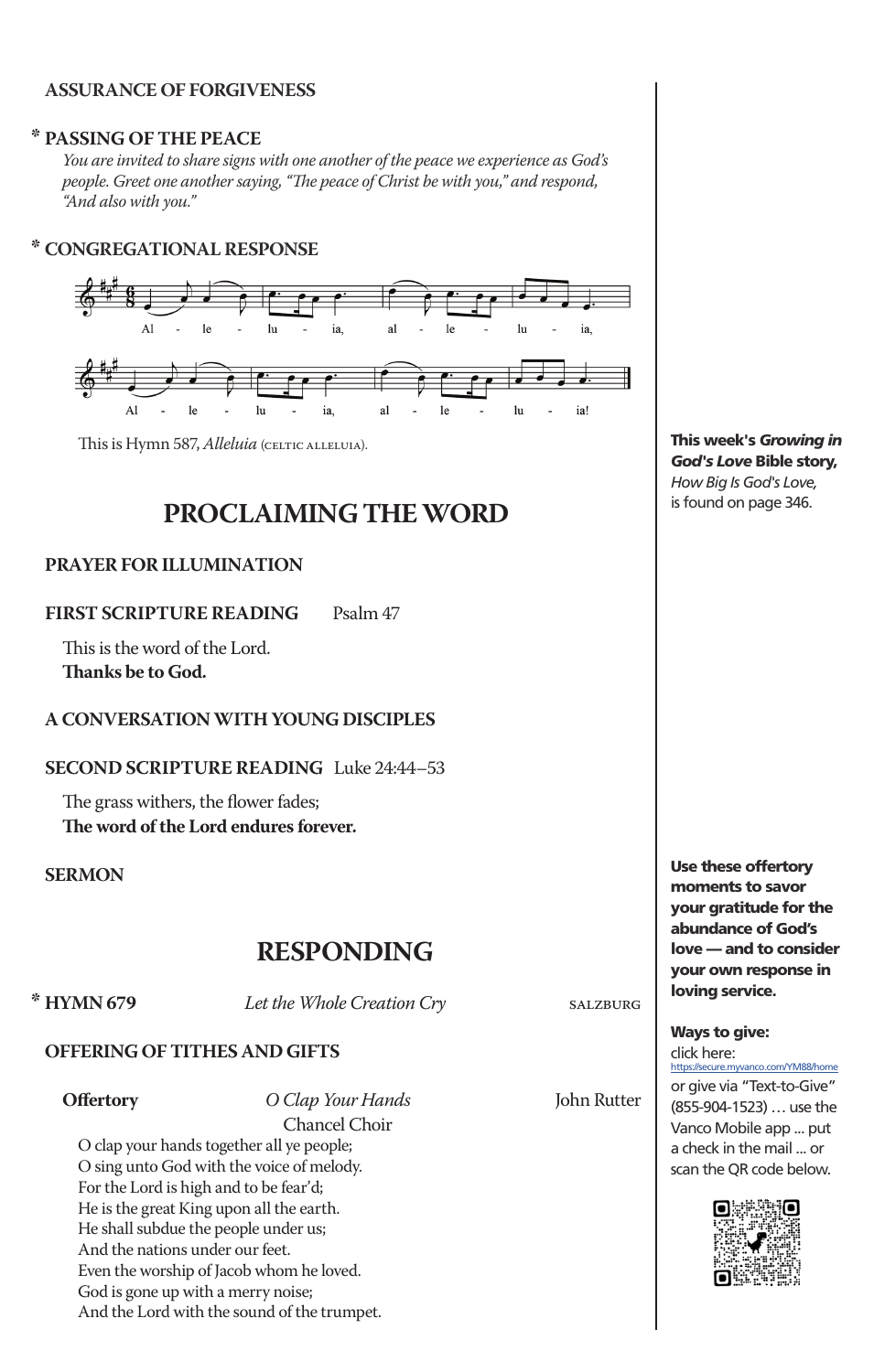O sing praises unto our God; O sing praise unto our King; For God is the King of all the earth; Sing ye praises with understanding. O clap your hands together all ye people. He shall choose out an heritage for us; Even the worship of Jacob whom he loved. God is gone up with a merry noise; And the Lord with the sound of the trumpet. O sing praises unto our God; O sing praise unto our King; For God is the King of all the earth; Sing ye praises with understanding. O clap your hands together all ye people.

**\* Doxology** lasst uns erfreuen

**Praise God, from whom all blessings flow. Praise God, all creatures here below. Alleluia, alleluia! Praise God above ye heavenly host. Creator, Christ, and Holy Ghost. Alleluia, alleluia! Alleluia, alleluia, alleluia!**

**\* Prayer of Dedication**

#### **PRAYERS OF THE PEOPLE AND THE LORD'S PRAYER**

**Our Father who art in heaven, hallowed be thy name. Thy kingdom come, thy will be done on earth as it is in heaven. Give us this day our daily bread; and forgive us our debts, as we forgive our debtors; and lead us not into temptation, but deliver us from evil. For thine is the kingdom and the power and the glory, forever. Amen.**

# **SENDING**

**\* HYMN 268** *Crown Him with Many Crowns* diademata

#### **\* CHARGE AND BENEDICTION**

## **\* BENEDICTION RESPONSE**

In the name of Jesus — Let us Love…**with Open Hearts!** Let us Learn...**with Open Minds!** Let us Serve…**with Open Arms!**

*Please be seated for the Closing Voluntary*

**CLOSING VOLUNTARY** *Crown Imperial* Sir William Walton

#### Music copyrights: All music is reprinted

under OneLicense.net A-720542 and under CCLI license #20971309. All rights reserved.

#### Cover art copyright:

*Singing, Ringing Tree* by Mike Tonkin and Anna Liu, is used with permission from "Art in the Christian Tradition," a project of the Vanderbilt Divinity Library, Nashville, TN.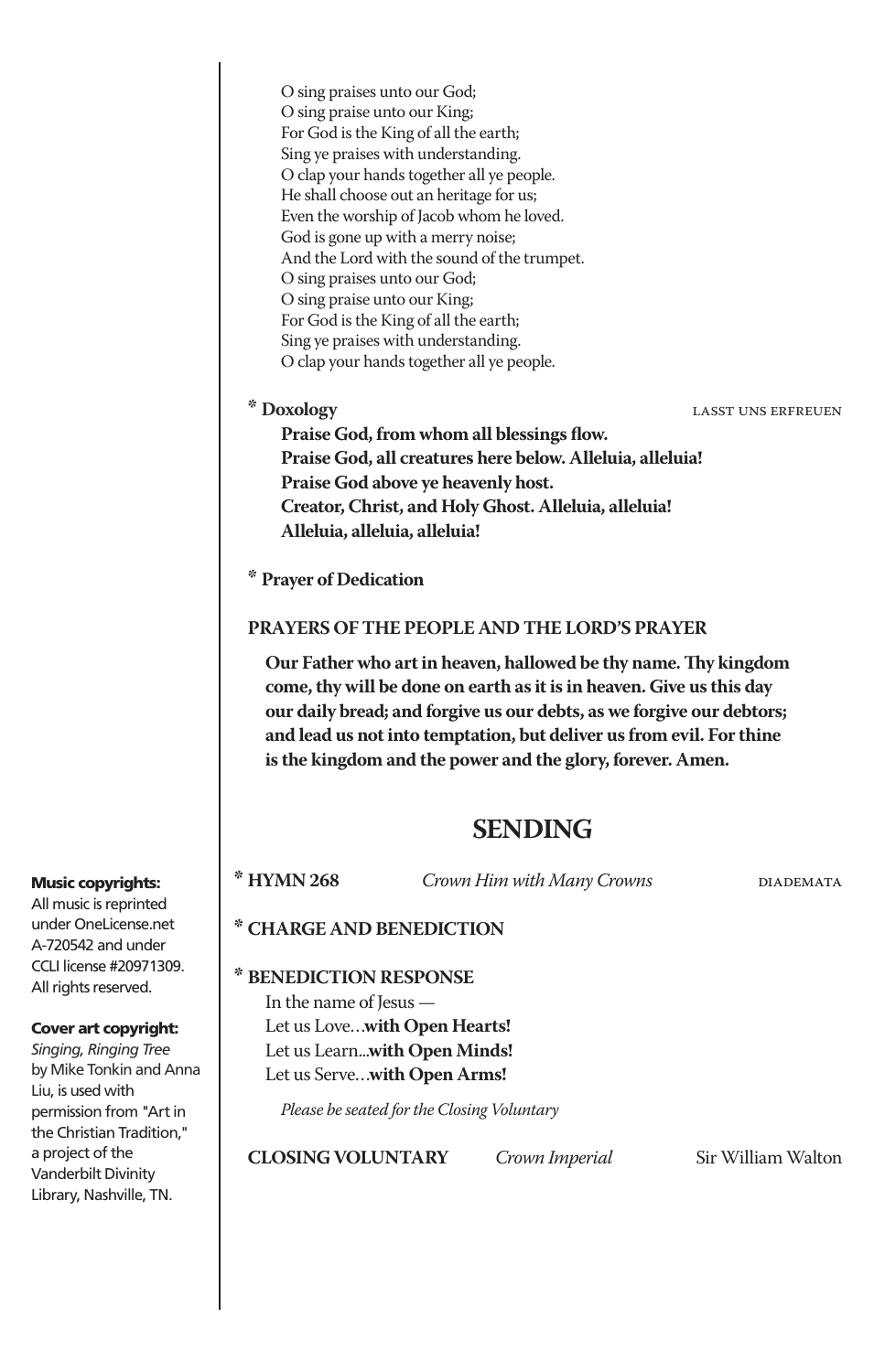# WELCOME TO WORSHIP!

We are glad you are here! Please sign our Friendship Pad. If you are a quest with us today, we encourage you to wear a rose window button that you can find just outside the Sanctuary (or Monteith Hall) in a basket. Wearing this helps us know that you are new among us so that we can reach out to you with a fuller welcome. If you are worshiping with us via YouTube, Facebook, or radio, please sign the pad on our website to let us know you are here or you may click here:

docs.google.com/forms/d/e/1FAIpQLSd2OFflvBmiZ1jQUGxeXcsAIDITp2WEYepSmnjyQYMXbHHndA/viewform?vc=0&c=0&w=1.

#### The 9:30 worship service is broadcast on WAAM 1600 radio at 11:00 a.m.

Worship Leaders: Welcome – Melissa Anne Rogers; Liturgists – Jay Sanderford and Megan Berry; Scripture Reader – Lindsey Gudritz; Children's Message – Hannah Lundberg; Preacher – Mark Mares; Musicians – Chancel Choir; Organist – David Hufford; Conductor – Dave VanderMeer; Ushers – Dick Carlisle (captain), Keith and Sheila Bilby, Jim Cameron, Carol Carter, Spaulding Clark, Joe Schmidt, and Connie and Martin Swindle

**Chancel flowers** are given in loving memory of Gregory Greico by his wife Sid Smith; and in honor of Richard D. Leslie, Dale R. Leslie, and Graham T. Leslie for consecutive tours of duty in the US Armed Forces.

The prayer team is available for those desiring prayer in Hillegonds Chapel after the 9:30 service. Prayer team volunteers are Jeanette Kibler and Catherine Kendall. "Prayer and perseverance are necessary in our daily conflicts. The best remedy to the weariness is diligence in prayer." – John Calvin

Join us for Coffee Hour in the Social Hall immediately following the Closing Voluntary. Today we will honor family members related to folks in our First Pres community who were veterans of any of the armed forces who have died. During Coffee Hour there will be a video slideshow (remembering our deceased veterans) and cake. At 11:15 a.m., we will gather in the Memorial Garden for a moment of silence and remembrance in honor of these individuals.

The Session has called a Special Meeting of the Congregation of First Presbyterian Church, Ann Arbor, for next Sunday, June 5, 2022, at 10:30 a.m. (or at the end of the worship service) to present a call to Rev. Mark Mares to become the Associate Pastor of Faith Formation, Youth and Families. Since August 2019, Rev. Mark Mares has served with distinction as our Assistant Minister for Youth and Families. The Congregational Meeting will be offered both in-person and via Zoom. Following the Congregational Meeting, there will be a reception to celebrate Rev. Mares' new and expanded role. Those not present in person may join us by Zoom at this link: https://us02web.zoom.us/j/84262596705.

Next Sunday, June 5, we celebrate Pentecost which commemorates the descent of the Holy Spirit on the Apostles. On Pentecost, we celebrate God's gift of the Holy Spirit to the Church. The Spirit draws us together in one body, helps us to see what God is doing in the world, and empowers us to respond in word and deed to God's plan to reconcile all creation in the name of Christ. Next Sunday, all are invited to wear red, orange, or yellow, to symbolize the Holy Spirit.

When a friend, loved one, or colleague passes away, we remember them in unique ways — it's how we process our grief. Whether it is doing something they loved, going to a favorite place of theirs, or cherishing something they owned, we find ways to lean into the unexpressed love we have for them. This summer, our First Pres staff will endeavor to wear fun sneakers in honor of Rev. Matthew J. Warfield. Pastor Matthew J. was an avid sneaker head and even wore sparkly shoes during his ordination service. His shoes not only brought him joy, but were another way for him to express his personality. Join us and wear your favorite sneakers to worship this summer!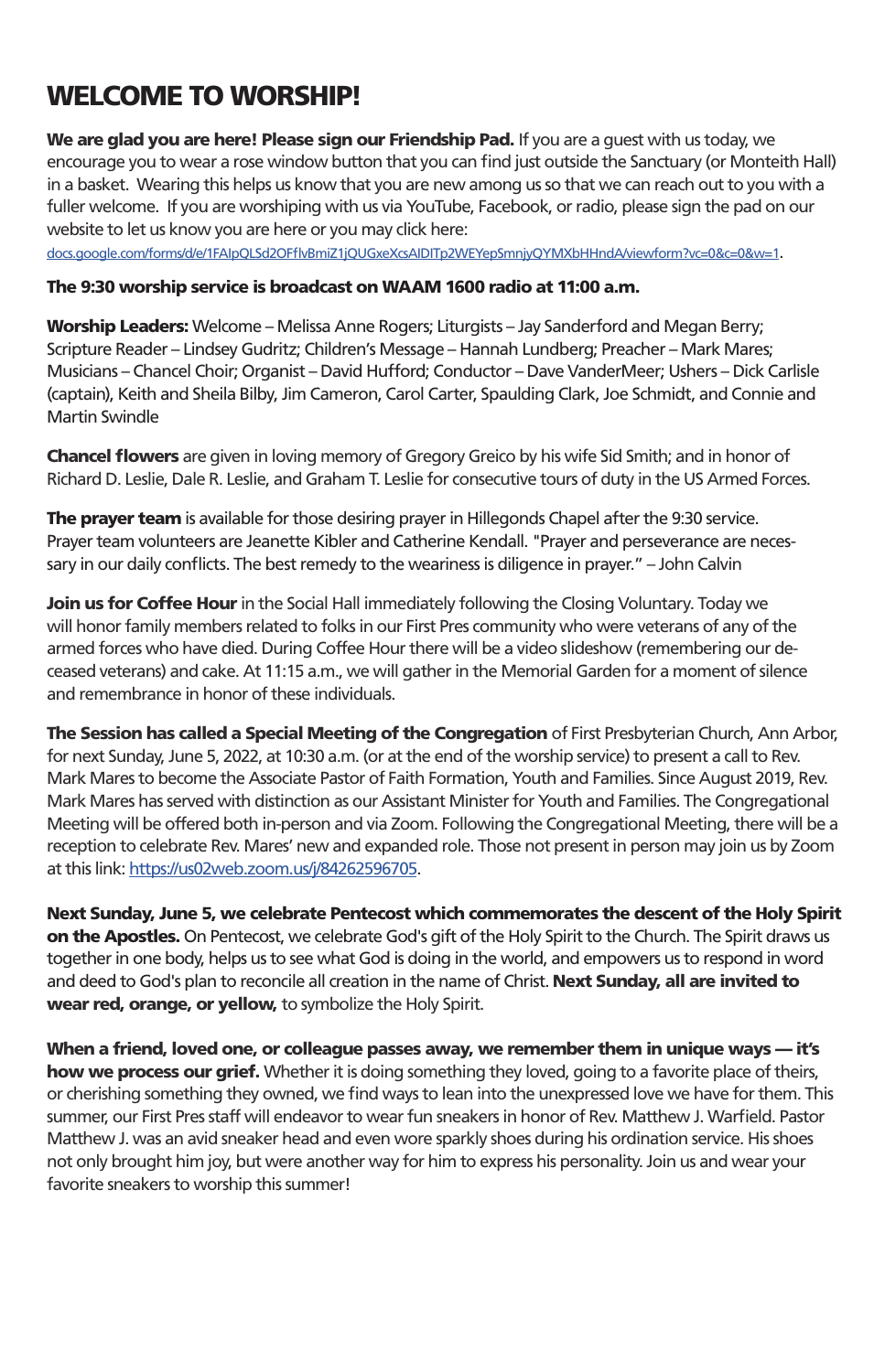For information about children's ministry, contact Beca Torres-Davenport, Coordinator of Children's and Family Ministries at btorres-davenport@firstpresbyterian.org.

For information about youth ministry, contact Rev. Mark Mares, Minister of Youth and Family Ministries, at mmares@firstpresbyterian.org.

The Men's Study Group meets on the first and third Friday mornings through June, 8:30–9:30 a.m., in the Curtis Room for coffee, study, and conversation. All meetings are hybrid with both in-person gatherings and via Zoom. All men are welcome! Questions? Contact Rev. Jay Sanderford, jsanderford@firstpresbyterian.org.

**Mature Singles will hold their annual Memorial Day picnic** tomorrow, Monday, May 30, at Lillie Park South at 1:00 p.m., planning to start eating at 1:30. Please bring a dish to pass, a table service, beverage, and if possible, a folding chair. Lillie Park is located at 4365 Platt Road. Call Marcy at 995-2519 for more information.

Ukrainian Appeal: Our Presbyterian response to the situation in Ukraine will include both financial and technical assistance as the network of faith communities providing humanitarian assistance grows in the months ahead. The needs for the response are great. God's people are called on to stand in the "GAP" – Give | Act | Pray: Give: Gifts may be made to Presbyterian Disaster Assistance through First Pres. Checks marked "Ukraine" may be placed in the offering plate on Sunday or mailed to First Pres. Give online here: https://secure.myvanco.com/YM88/campaign/C-115MR. Act: Send gifts. Pray for peace.

Our May donations and financial contributions support Food Gatherers. Non-perishable food may be placed in the bin provided in the Social Hall on Sundays, Mondays–Thursdays, 9:00 a.m. to 5:00 p.m., and Fridays, 9:00 a.m. to 12:00 p.m. Financial gifts may be made by check or online. Donations will be coordinated by the Local Missions Team.

#### Please contact the Church Office to:

- order a First Pres name tag. Cost is \$9 for either clip or magnet style.
- request a baptism.
- inform us of any changes to your basic contact information.
- let us know if you are hospitalized.
- purchase a bag of Fair Trade coffee (\$12) for use at home to support the PC(USA) Coffee Project.
- sign up to sponsor Chancel Flowers in memory or in honor of a loved one. Cost is \$75.
- apply for a security device (fob). Cost is \$10.

Enroll Your Child at Triangle Preschool! Triangle Cooperative Preschool (located in Rooms 100 and 101 of our church building) is now accepting applications for 3- and 4-year-olds for the 2022–2023 school year. First Presbyterian members receive priority enrollment status for applications submitted prior to June 1. An application and more information is available on our website or by emailing info@trianglecoop.org.

Registration is open for Vacation Bible School Marketplace 2022! Mark your calendars for Monday, June 13 – Wednesday, June 15, and register today! Marketplace teaches children the stories of Jesus and what life was like during Bible times. In small groups the children experience the life and family customs of Bible times, and travel together to a variety of fun activities: music & movement, crafts, games, storytellers and more! We know summer schedules are filling up quickly, so be sure to add us into yours!

Children's registration link: https://firstpresbyterian.wufoo.com/forms/vacation-bible-school-child-registration/ Volunteers' registration link: https://firstpresbyterian.wufoo.com/forms/vacation-bible-school-2022-volunteer-registration/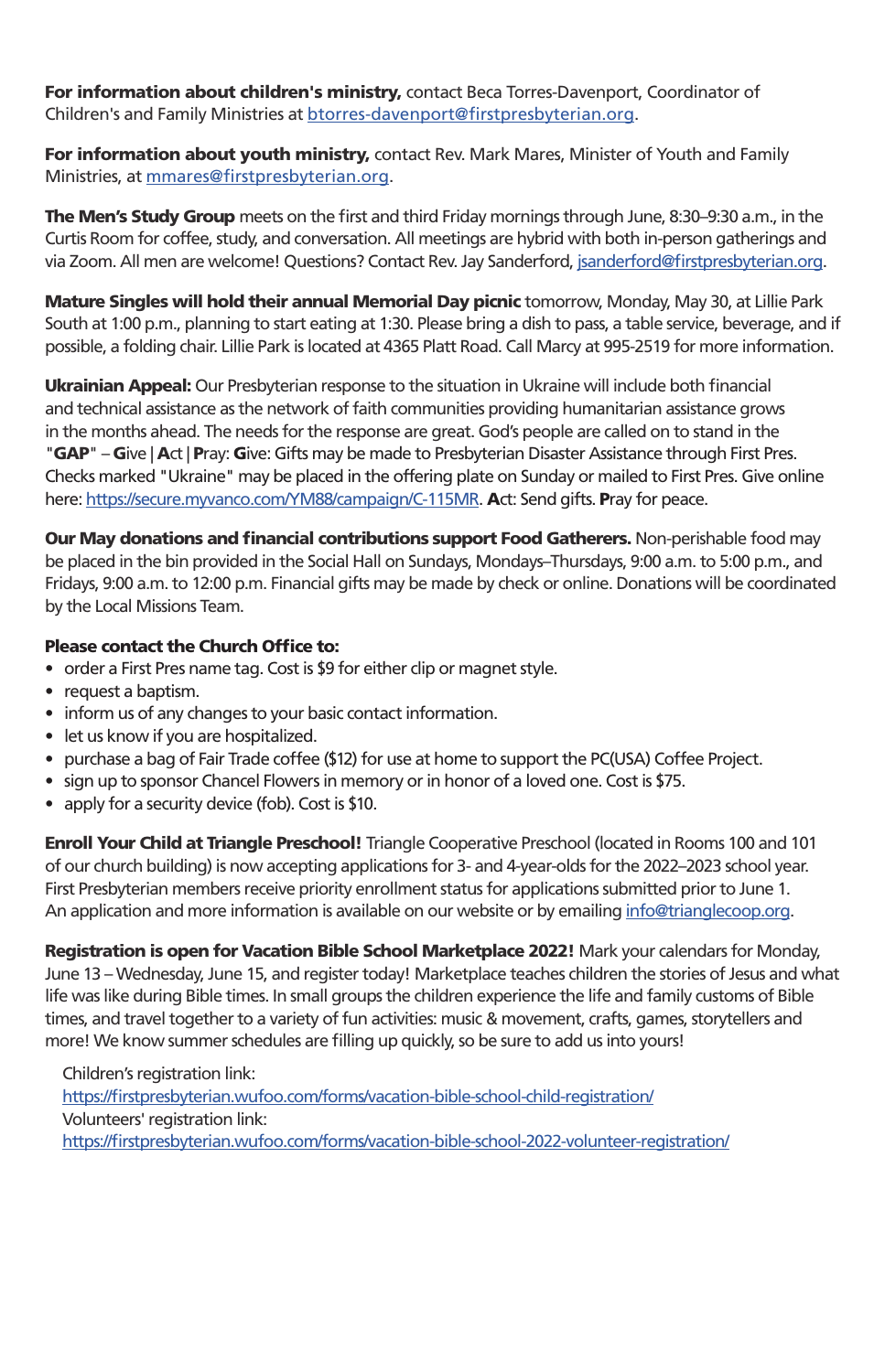**Fast-Track this Summer!** Fast-Track to Membership by joining with a pastor and two elders in the office of Rev. David Prentice-Hyers at 11 a.m. on select Sundays. The next opportunities to join are June 5 and 19, at 11 a.m. The process takes about half an hour as we get to know you, and you get to know us! Following the joining, there will be a new member class for you to attend to complete the process (date to be determined). You don't need to register ahead of time. We'll be there and ready to receive you if the Holy Spirit leads you to join on one of those Sundays! There are more fast-track opportunities on July 10 and 24, and August 7 and 21. Speak to a Pastor or call the Church Office with questions! Come on in and join the First Pres party!

Twenties and Thirties (T2A2) will attend "Taste of Ann Arbor" downtown next Sunday, June 5. All in their twenties and thirties are invited to meet in the Narthex after the 9:30 worship service. Email Rev. Lundberg (hlundberg@firstpresbyterian.org) for more information about T2A2.

Jazz Vespers will take place on Saturdays, June 11, July 16, and August 13, at 5 p.m. on the Front Lawn. The Paul Keller Jazz Quintet will lead these services. If the weather is inclement, the services will move inside to the Sanctuary. All are welcome to join us as we worship and welcome Rev. David Prentice-Hyers! And then plan to stay for the all-church BBQ Picnic at 6 p.m.!

The Social Justice Action Group invites you to join them on the Circle Terrace next Sunday, June 5, at 12:30 p.m., for lunch and updates from our three teams working on Climate Justice, Dismantling Racism, and Gun Violence Prevention. RSVP to Diane Hockett, via hockett@umich.edu. Remember that it's *Wear Orange Weekend* (for gun violence prevention), so wear that color if you can.

All-Church BBQ Picnic is June 11. Celebrate Summer with us on the Front Lawn with Jazz Vespers at 5 p.m., followed by the all-church BBQ Picnic at 6 p.m. Or bring your own picnic from home and eat with us! Drinks and dessert will be provided. Our meal will be catered by Smokehouse 52 BBQ. Your food must be pre-ordered and paid for by June 6, at 12 noon. There will be a bounce house for kids, an inflatable mega-slide, yard games, and so much more! The cost of dinner is \$12 per person; kids under 5 eat free. (Contact Rev. Rogers if we can help you with the cost of the meal. We want all to be able to attend.) Sign up here at: https://firstpresbyterian.wufoo.com/forms/allchurch-picnic-reservation-2022/